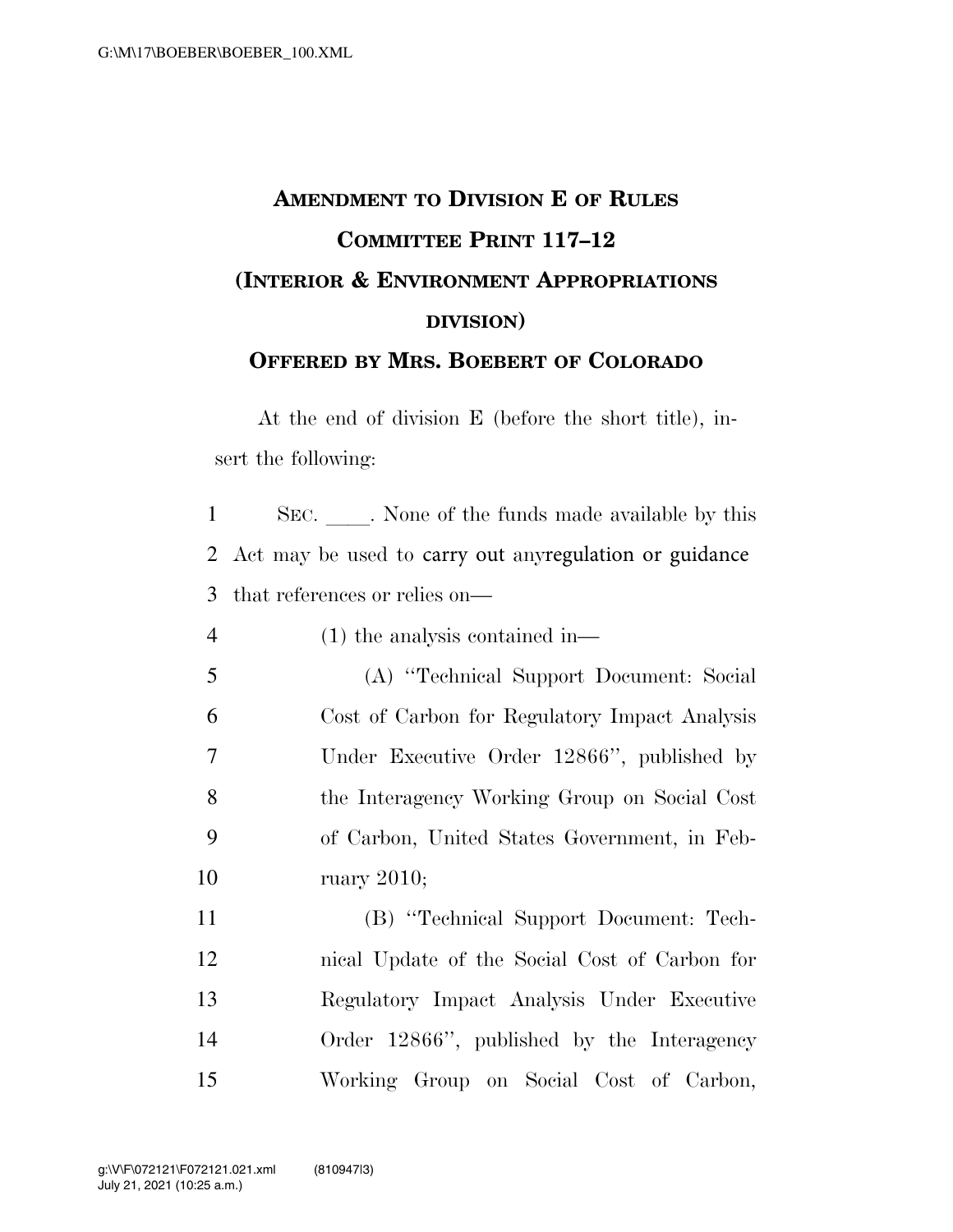| $\mathbf{1}$   | United States Government, in May 2013 and       |
|----------------|-------------------------------------------------|
| $\overline{2}$ | revised in November 2013;                       |
| 3              | (C) "Revised Draft Guidance for Federal         |
| $\overline{4}$ | Departments and Agencies on Consideration of    |
| 5              | Greenhouse Gas Emissions and the Effects of     |
| 6              | Climate Change in NEPA Reviews", published      |
| 7              | by the Council on Environmental Quality on      |
| 8              | December 24, 2014 (79 Fed. Reg. 77801);         |
| 9              | (D) "Technical Support Document: Tech-          |
| 10             | nical Update of the Social Cost of Carbon for   |
| 11             | Regulatory Impact Analysis Under Executive      |
| 12             | Order 12866", published by the Interagency      |
| 13             | Working Group on Social Cost of Carbon,         |
| 14             | United States Government, in July 2015;         |
| 15             | (E) "Addendum to the Technical Support"         |
| 16             | Document on Social Cost of Carbon for Regu-     |
| 17             | latory Impact Analysis Under Executive Order    |
| 18             | 12866: Application of the Methodology to Esti-  |
| 19             | mate the Social Cost of Methane and the Social  |
| 20             | Cost of Nitrous Oxide", published by the Inter- |
| 21             | agency Working Group on Social Cost of Green-   |
| 22             | house Gases, United States Government, in Au-   |
| 23             | gust 2016;                                      |
| 24             | (F) "Technical Support Document: Tech-          |
| 25             | nical Update of the Social Cost of Carbon for   |